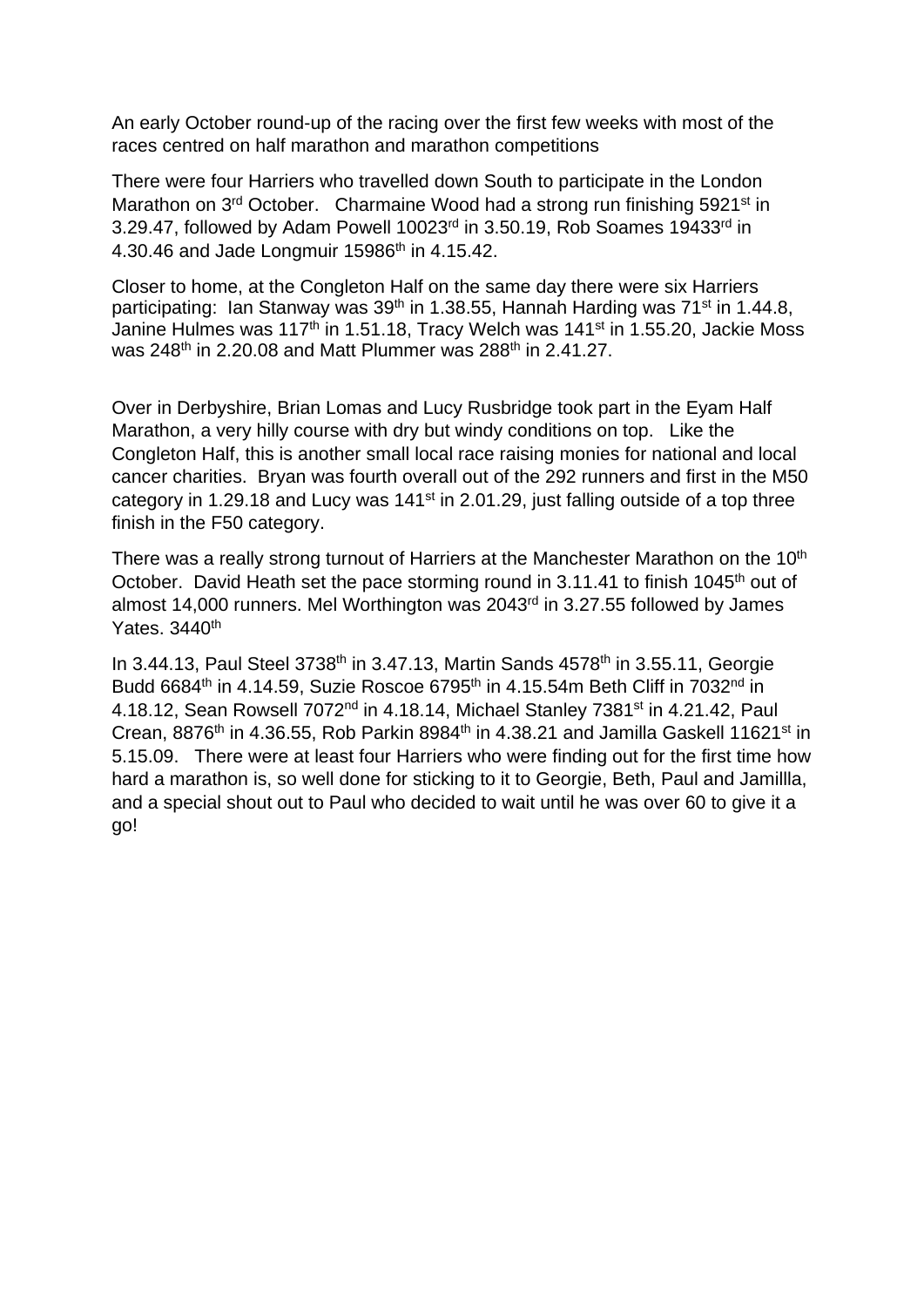

Georgie Budd **Photo: Nick Budd** Photo: Nick Budd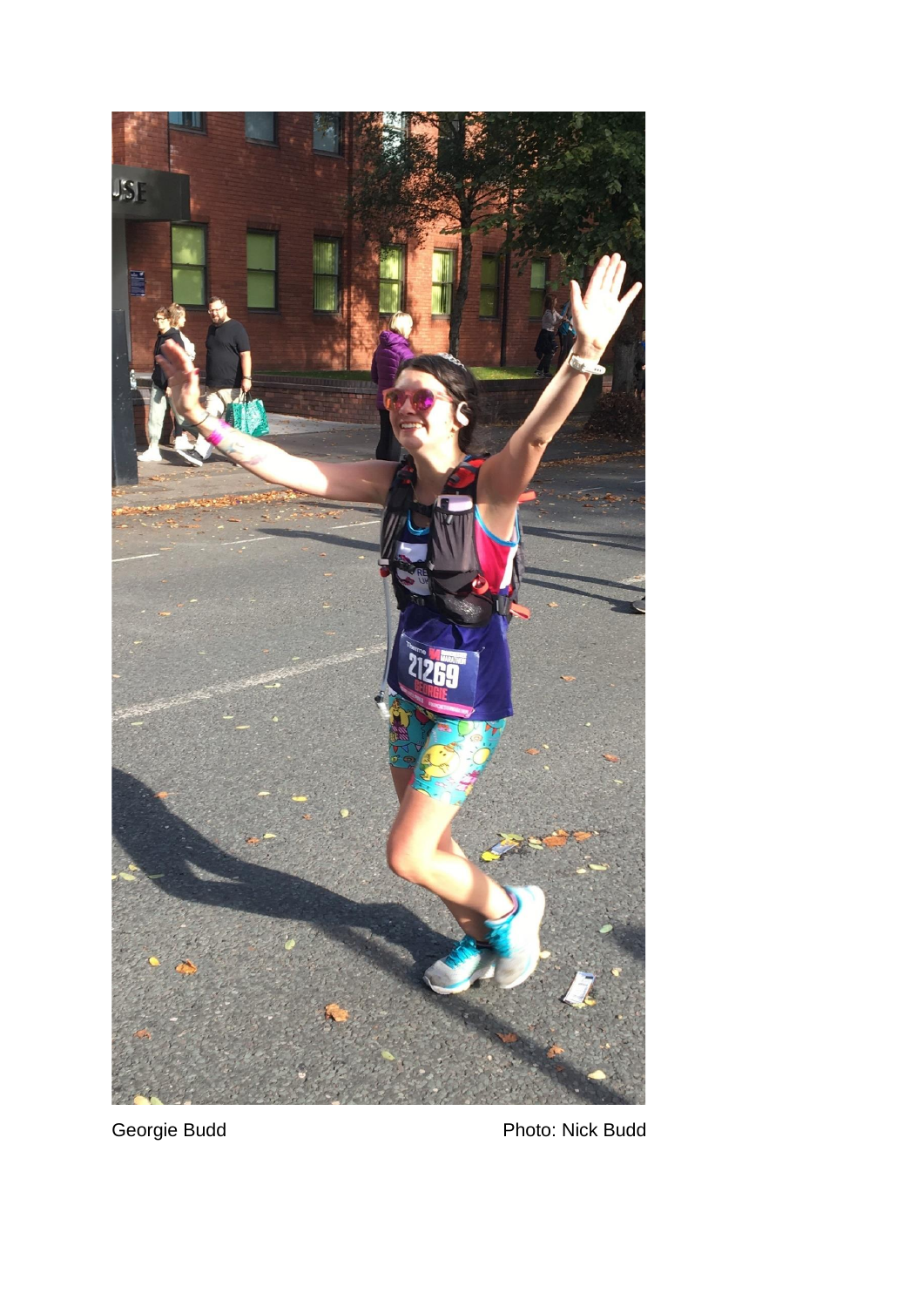Elaine Statham was happy to be back racing in solo action at the Werrington 10k on 10<sup>th</sup> October finishing 105<sup>th</sup> out of 126 runners and first in the F75 category in a time of 1.03.15.



Elaine Statham Photo: Elaine Statham